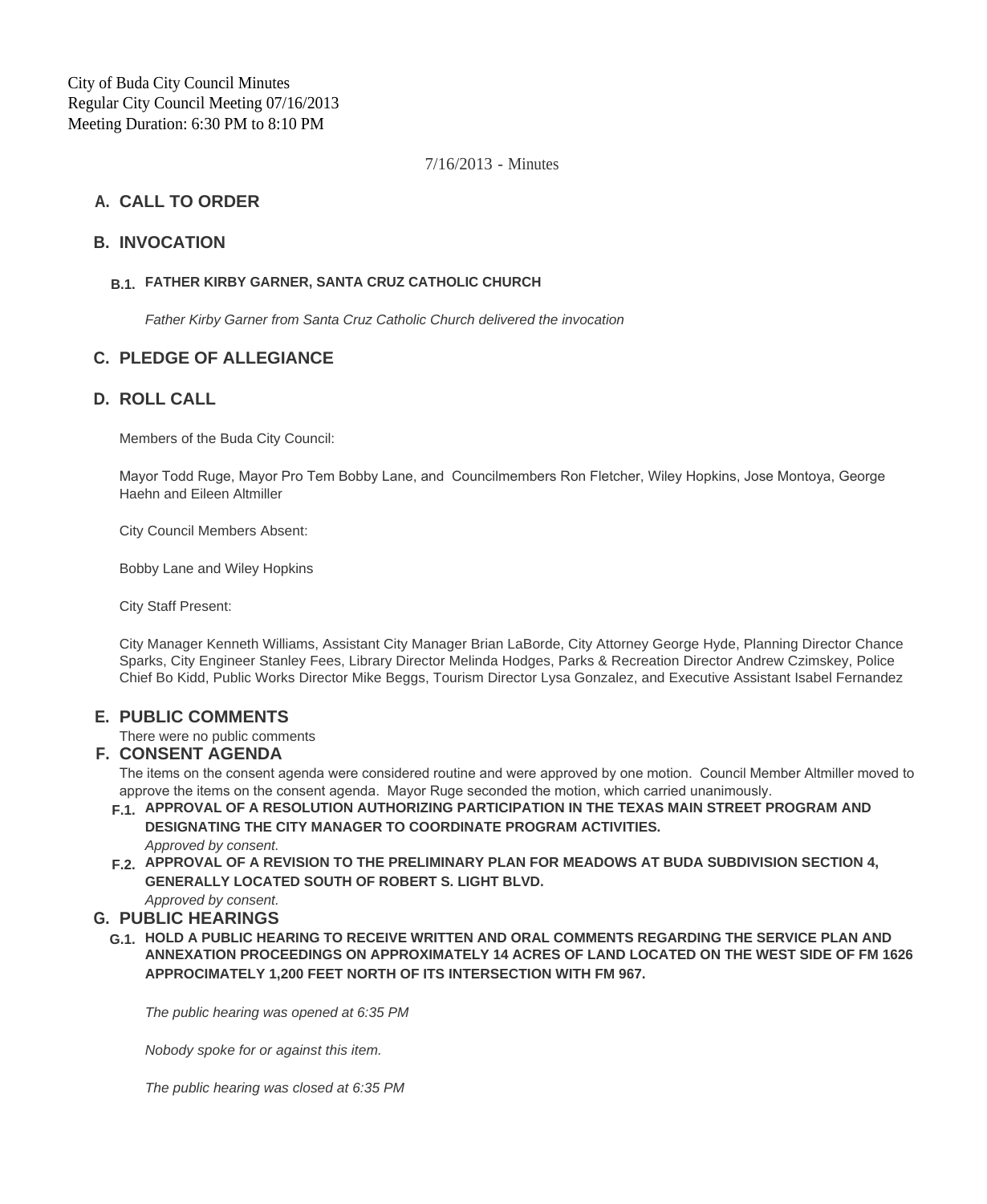#### **HOLD A PUBLIC HEARING TO RECEIVE WRITTEN AND ORAL COMMENTS REGARDING THE SERVICE PLAN AND G.2. ANNEXATION PROCEEDINGS ON APPROXIMATELY 5.05 ACRES OF LAND LOCATED AT 2122 GREEN MEADOWS LANE, BEING LOT 4 OF BLOCK A, GREEN CORNERS COMMERCIAL SUBDIVISION SECTION 1.**

*The public hearing was opened at 6:36 PM*

*Nobody spoke for or against this item.*

*The public hearing was closed at 6:36 PM*

# **REGULAR AGENDA ITEMS H.**

**APPROVAL OF THE MINUTES OF THE 07/2/2013 CITY COUNCIL MEETING. H.1.**

*This item was presented by Executive Assistant Isabel Fernandez.*

*Council Member Fletcher moved to approve this item. Council Member Altmiller seconded the motion, which carried unanimously.*

**CONSIDERATION AND POSSIBLE ACTION ON THE FIRST READING OF AN ORDINANCE AUTHORIZING THE H.2. ISSUANCE AND SALE OF CITY OF BUDA, TEXAS, COMBINATION TAX AND SURPLUS REVENUE CERTIFICATES OF OBLIGATION, SERIES 2013; LEVYING AN ANNUAL AD VALOREM TAX AND PROVIDING FOR THE PAYMENT OF SAID CERTIFICATES; PROVIDING AN EFFECTIVE DATE; AND ENACTING OTHER PROVISIONS RELATING TO THE SUBJECT.**

*City Engineer Stanley Fees presented this item.*

*Council Member Haehn asked why we would provide services to an area outside the city limits. Mr. Fees explained that Buda is the only service provider and can offer services to areas outside the city limits.*

*Council Member Fletcher moved to approve this item on the first and only reading. Council Member Altmiller seconded the motion, which carried unanimously.*

**CONSIDERATION AND POSSIBLE ACTION WITH RESPECT TO A RESOLUTION OF THE CITY OF BUDA, TEXAS H.3. APPROVING THE LOAN FORGIVENESS AGREEMENT BETWEEN THE TEXAS WATER DEVELOPMENT BOARD AND THE CITY OF BUDA AND OTHER MATTERS RELATING TO THE SUBJECT.**

*City Engineer Stanley Fees presented this item.*

*Mayor Ruge moved to approve this item. Council Member Altmiller seconded the motion, which carried unanimously.*

**DELIBERATION AND POSSIBLE ACTION ADOPTING AN ORDINANCE OF THE CITY OF BUDA, TEXAS, ZONING FOR H.4. TRAFFIC AND RATE OF SPEED THEREIN, ON RM 967 IN THE CITY LIMITS OF THE CITY OF BUDA; DEFINING SPEEDING AND FIXING A PENALTY THEREFORE; DECLARING WHAT MAY BE A SUFFICIENT COMPLAINT IN PROSECUTIONS HEREUNDER; WITH A SAVING CLAUSE REPEALING CONFLICTING; CREATING AN IMMEDIATE EFFECTIVE DATE AFTER PASSAGE AND PUBLICATION.**

*City Engineer Stanley Fees presented this item.* 

*He noted that there would be no cost to the city and it is a safety measure approved by TxDot.*

*Mayor Ruge moved to approve the motion on the first and only reading. Council Member Altmiller seconded the motion, which carried unanimously.*

#### **DELIBERATION AND POSSIBLE ACTION ON THE FIRST READING OF AN ORDINANCE AMENDING ARTICLE 14.03 OF H.5. THE CODE OF ORDINANCES REGARDING THE SALE AND USE OF FIREWORKS BY PROHIBITING THE SALE AND USE OF FIREWORKS WITHIN 5,000 FEET OF THE CITY LIMITS**

*Director of Planning Chance Sparks presented this item.*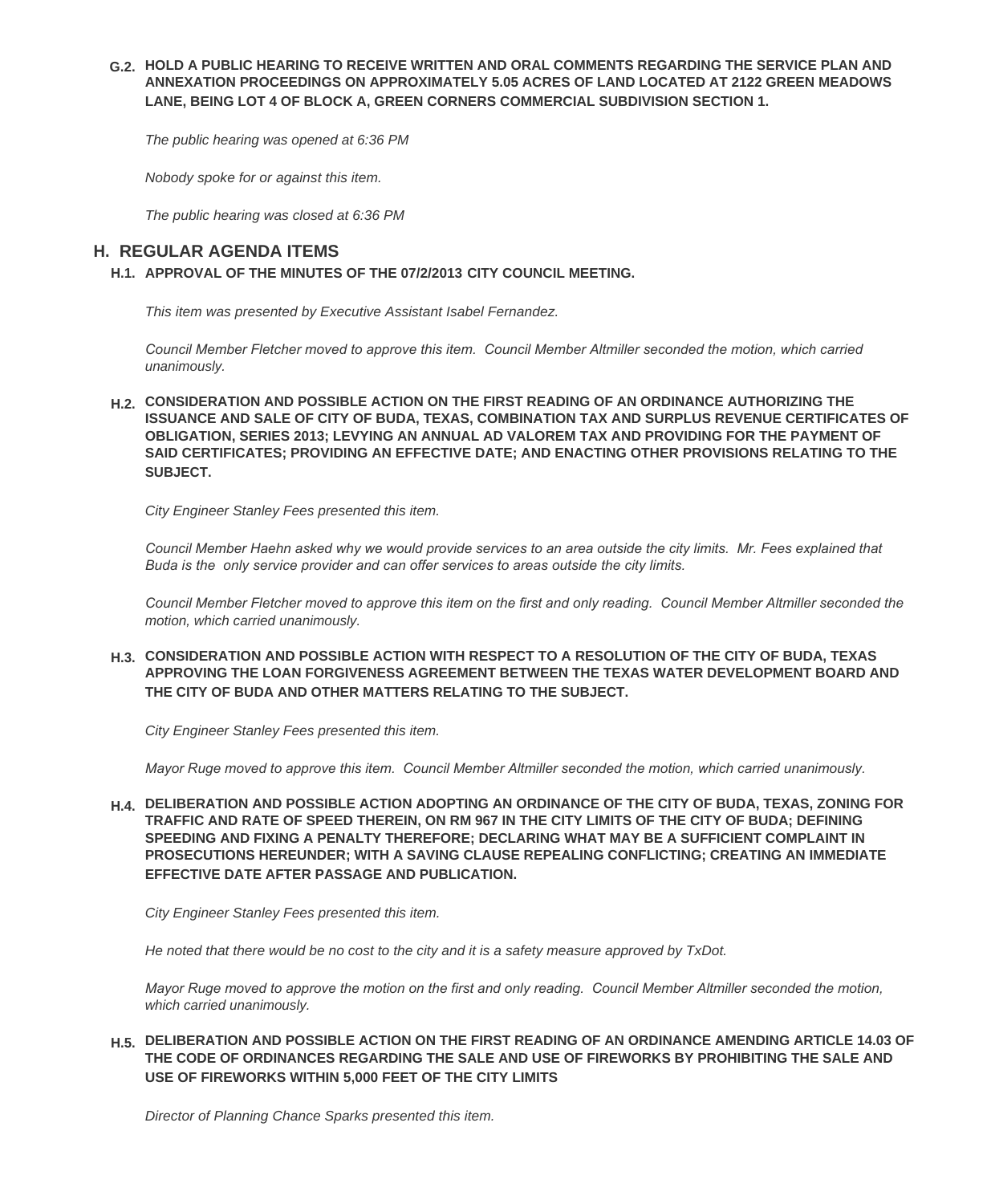*He noted that this item was being brought back at council's request.* 

*Council Member Haehn stated that he does not agree with imposing an ordinance on citizens outside the city limits that cannot vote on the issue.*

*Council Member Altmiller moved to approve this item on first and only reading. Mayor Ruge seconded the motion. The motion failed to pass due to lack of votes.*

*Council Member Fletcher moved to approve the first reading of this ordinance. Council Member Altmiller seconded the motion. Motion was passed with a 4-1 vote*

#### **DISCUSSION AND DIRECTION TO STAFF ON THE ADOPTION OF RULES OF PROCEDURES FOR THE CITY H.6. COUNCIL, AND ON THE ESTABLISHMENT OF GUIDELINES FOR COUNCILMEMBER INTERACTION WITH MEDIA, SPECIAL INTEREST & ADVISORY GROUPS, AND INDIVIDUALS**

*City Manager Kenneth Williams presented this item.*

*He stated that staff is looking for direction on what council would like to have presented in regards to rules of procedure.*

*Council Members requested guidance on dealing with the media, quorums at social events, and non profit organization requests.*

*City Attorney George Hyde discussed the rules for the Texas Open Meeting Act and answered council's question regarding quorums at social events.*

*No Action was taken on this item.*

### **STAFF REPORTS I.**

#### **STAFF REPORT: DISCUSS NEW LEGISLATION- HOUSE JOINT RESOLUTION 87 PERTAINING TO FILLING OF CITY I.1. COUNCIL VACANCIES**

*City Attorney George Hyde presented this item.*

*He noted that the City of Buda amended its charter in 2012 and would be eligible to make changes in November 2014. At that time, council can amend the charter allowing council vacancies with 12 months or less left in the term to be filled by city council appointment.*

#### **STAFF REPORT: DISCUSS RESULTS REGARDING THE WHISPERING HOLLOW ON-STREET PARKING SURVEY I.2.**

*This item was presented by Assistant City Manager Brian LaBorde. He introduced intern Bryce Cox, who presented the result for the Whispering Hollow on-street parking survey.*

*Mr. Cox stated that the survey was very successful. There were 97 respondents to the survey, with the majority voting to*  have the curbs painted instead of adding signs. They also voted against one-sided street parking in the community. Staff *will start painting the curbs in the new few weeks.*

# **CITY MANAGER'S REPORT J.**

City Manager Kenneth Williams updated the Council on the following topics:

He stated that TxDot had a meeting to discuss the upgrade to FM 967. The project will get funding from Hays County and should be completed in a year.

He introduced new City Secretary Joy Hart.

### **CITY COUNCIL REQUESTS FOR FUTURE AGENDA ITEMS K.**

?1. Council Member Altmiller would like to see speed limits posted in the neighborhood.